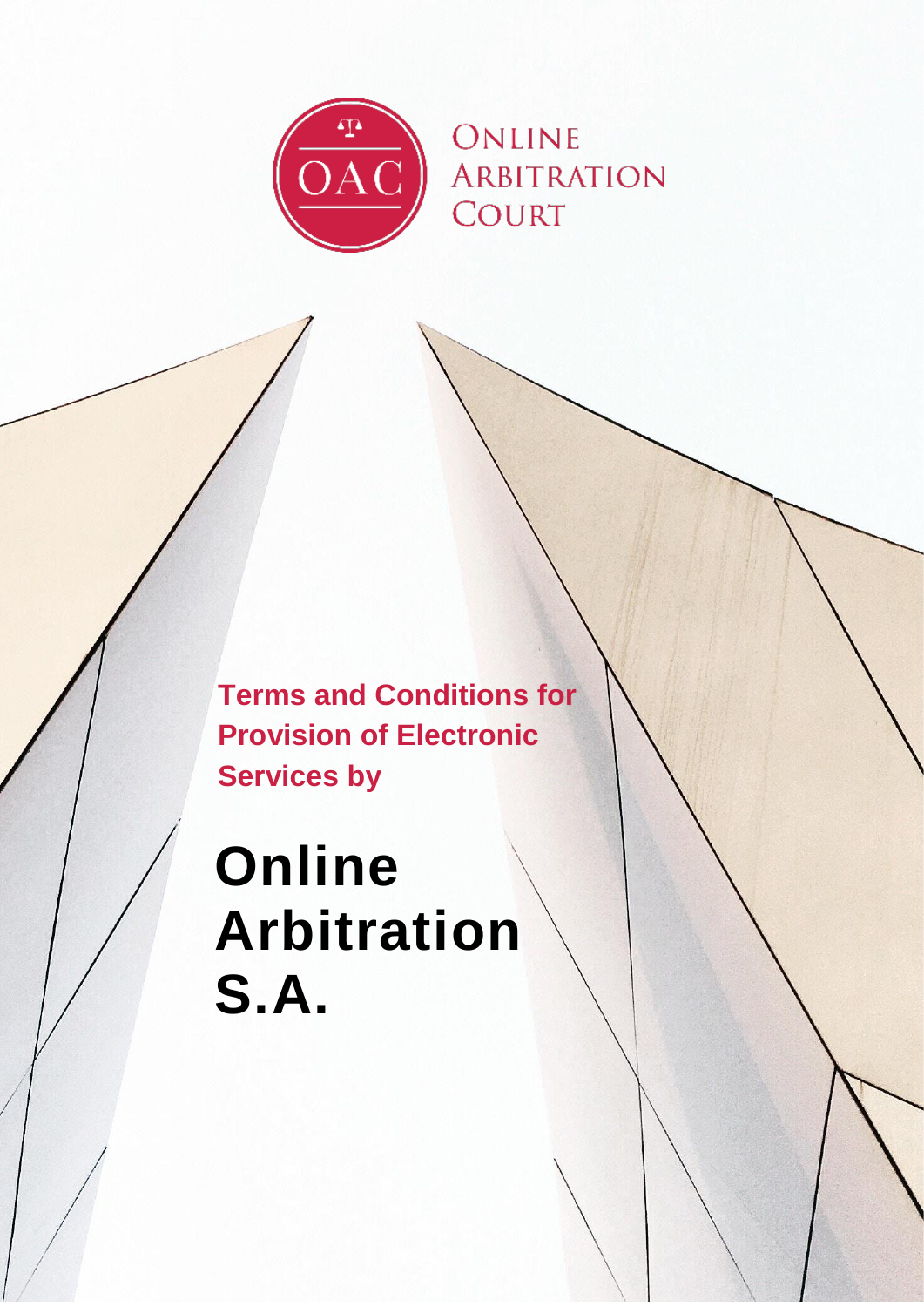# **Terms & Conditions for Provision of Electronic Services by Online Arbitration S.A.**

#### **§ 1 Defined Terms**

The terms used in these Terms & Conditions have the following meanings:

a) Administrator - the Online Arbitration S.A. company with its registered office in Wrocław, registered by the District Court for Wrocław-Fabryczna, VI Commercial Division of the National Court Register at KRS No. 0000540734, NIP No. 8971803496, share capital PLN 250,000 paid-up in full,

b) Court - the Online Arbitration Court with its seat in Wrocław, operating at the Online Arbitration S.A. company,

c) Application - the software available via the Internet at www.oacourt.com, used for conducting arbitration proceedings before the Court,

d) User - the person who has concluded an Agreement for Provision of Electronic Services by the Administrator,

e) User account - a personalized part of the Application, the access to which is password-protected. A User account may be used for performing activities in proceedings before the Court, in particular:

- storage of the information on the initiated and finished cases, in which the User is or has been involved,

- collection by the User of the pleadings, orders and motions delivered via the Application,

- filing by the User of the statement of claim as well as other pleadings, orders and motions, and undertaking of other activities specified in the Arbitration Rules,

f) Agreement - the agreement for provision of electronic services by the Administrator to the User.

#### **§2 General Provisions**

1. These Terms & Conditions specify the terms and conditions of using the Application.

2. These Terms & Conditions regulate the rights and obligations of the Administrator as the entity managing the Application, as well as the rights and obligations of the registered Application Users.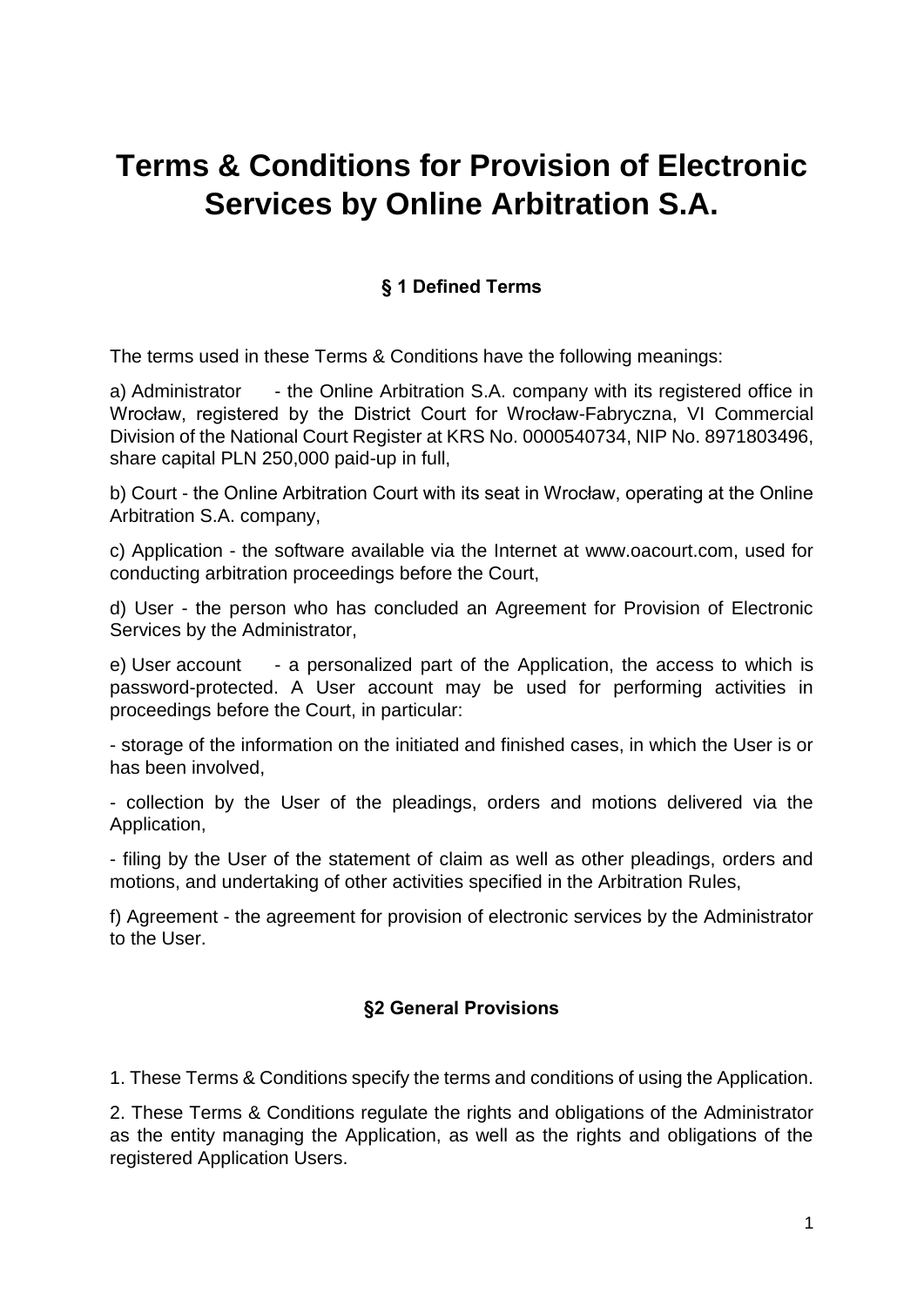3. In order to use the Application, these Terms & Conditions as well as the Arbitration Rules, with all appendices, must be accepted.

4. These Terms & Conditions only specify the terms and conditions of using the Application. The rules of conducting proceedings before the Court are specified in the Arbitration Rules of the Online Arbitration Court.

#### **§ 3 Conclusion of an Agreement**

1. The subject of the Agreement is provision by the Administrator of the services consisting in organization of the technical aspects of arbitration proceedings before the Court, via the Application.

2. The Agreement on provision of electronic services is concluded at a distance, via the Administrator's website at www.oacourt.com through registration of a User account in the Application.

3. The Agreement may only be concluded by a person not being a consumer, as defined in the provisions of the law in effect in the European Union.

#### **§ 4 Account Registration**

1. A User account may be opened by filling in the form available in the Application.

2. In order to open a User account, the following data must be stated:

a) by a natural person conducting business activities: full name of business activity, tax identification number, full name, citizenship, type and number of the ID document, e-mail address, mobile phone number, address of residence,

b) by a legal person or an organizational unit: full name of business activity, legal form of activity, tax identification number, e-mail address, mobile phone number, registered address, as well as the data of the person entitled to represent it before the Court (full name, citizenship, type and series of ID document).

3. In order to open an account, one must also attach the electronic documents that confirm User's data indicated in section 2.

4. User's data will be processed in accordance with the rules of §10.

5. After opening an account, the User must activate it by:

a) clicking the verification link provided in the e-mail; and

b) entering a code generated by the Application and sent to the User in a text message (SMS).

In order to register an account, it must be activated correctly.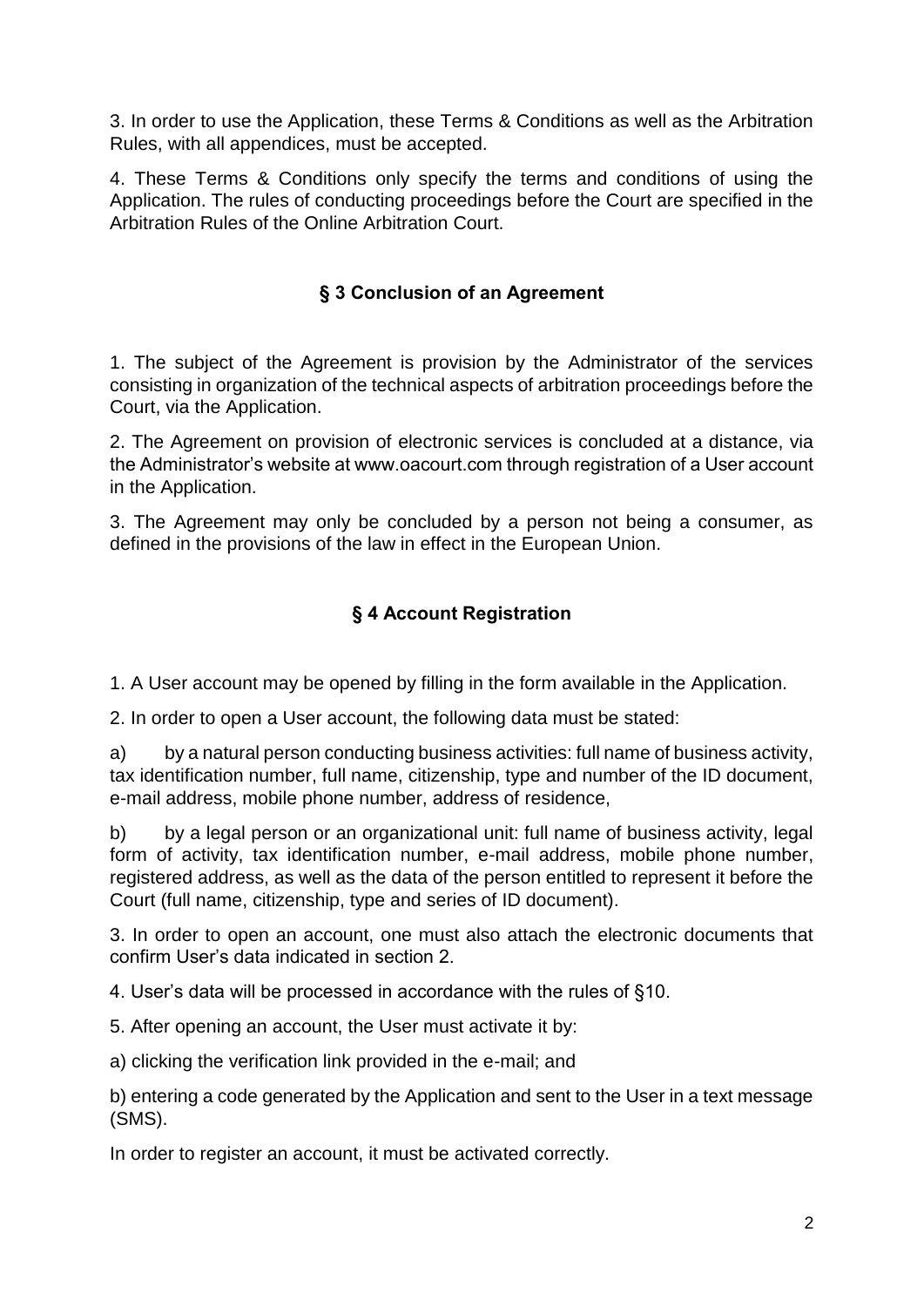6. An account is registered against payment. The amount of the fee is regulated in Appendix No. 1 hereto – Fee Regulations.

7. The User is obliged to set a suitable access password so as to prevent unauthorized persons from access to his/her account. It is prohibited to give third parties access to one's password.

8. During registration process a unique identification number OAC ID is assigned to the User.

9. The User will receive full access to functionalities of the Application after the Court staff has verified his/her identity. The verification will be based on the documents presented by the User and by confirming his/her identity on the basis of the data from a registration fee bank transfer. The registration fee may only be paid with a bank transfer. Verification will take place within 3 workdays of the date of crediting the registration fee on the bank account of the Administrator. Activation of a verified User account will require the User to logging in the Application.

## **§ 5 Submission of Electronic Declarations of Will and Knowledge**

1. Under a concluded Agreement, the Users, the Administrator and the Arbitrators may submit, via the Application, electronic declarations of will or knowledge associated with:

a) performance of the Agreement,

b) conduct of arbitration proceedings before the Court.

2. If provisions of the law so allow, the Administrator and the User will perform the activities and submit the declarations that require written form in the electronic form considered equivalent to the written form. The electronic means of communication specified in this paragraph constitute the sole means of communication among the User, the Court and the Administrator, unless these Terms & Conditions provide otherwise.

3. Whenever these Terms & Conditions state, that correspondence is to be sent via the Application, it will consist in sending information or documents:

a) to the e-mail address stated by the User in his/her account settings in the Application or

b) by publishing that information directly in User's view in the Application, within or outside of pending arbitration proceedings.

4. The Administrator and the Court shall not be liable for the effects of failure by User to become familiar with the documents and correspondence sent via the Application. The User is obliged to regularly check the messages sent to him/her via the Application and to regularly check his/her e-mail, including the "spam" folder. The sending by the Administrator or by the Court of electronic correspondence to the address stated by the User in his/her account settings in the Application, or publication of information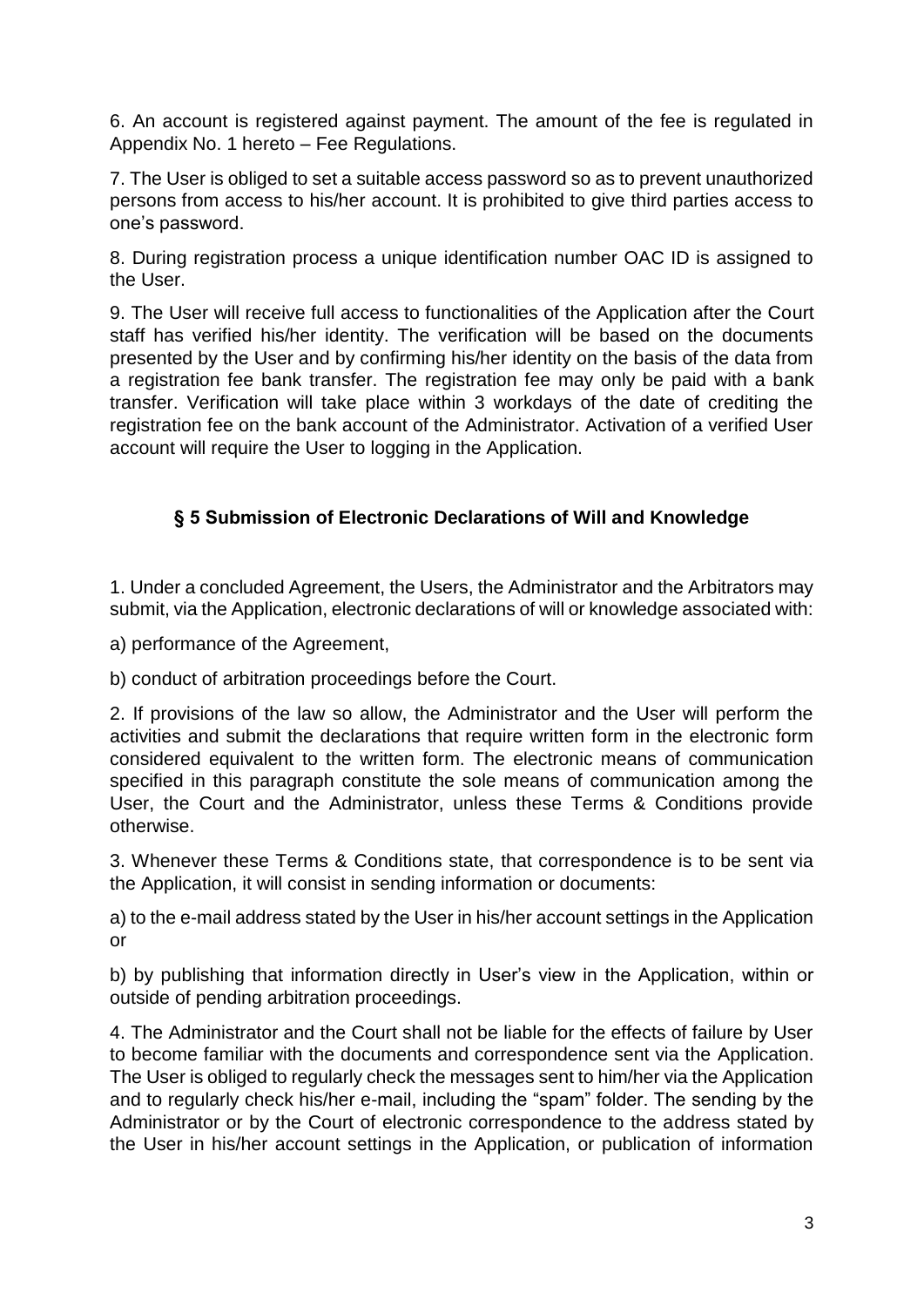directly in User's view in the Application within or outside of a pending arbitration proceedings, will be considered effective service.

#### **§ 6 Liability for Arbitration Proceedings**

The Administrator does not influence the course of arbitration proceedings in the Application, in particular the decisions of the Arbitrators or the contents thereof. The Administrator will not be liable for the rulings issued in the course of arbitration proceedings in the Application.

## **§ 7 Rights, Obligations and Liability of the Administrator**

1. The Administrator will exercise every effort to ensure that the Application operates smoothly and continuously. However, the Administrator will not be liable for any and all the disruptions of operation or lack of availability of the services provided by the Administrator. In the broadest admissible scope, Users release the Administrator from any liability on that account.

2. The Administrator undertakes to remove any and all the technical defects as soon as possible after having been informed of them.

3. The Administrator, including its authorities and employees, as well as the Arbitrators, will not be liable for the acts or omissions of the Application Users or of the third parties, associated with functioning of the Application, including for the access to information by third parties, in violation of the law or of these Terms & Conditions.

4. Under the law, any and all the activities aimed at hindering or destabilizing the operation of the Application constitute prohibited acts. In the case of finding that a User has performed such act, the Administrator may suspend or delete that User's account. In such a case, the pending proceedings, to which the User is a party, will be stopped, and the User will not be entitled to reimbursement of the fees paid. Furthermore, the Administrator will be entitled to undertake acts aimed at redressing the damage incurred by it or preventing damage from being incurred by the Administrator or other Users.

5. Except for damage caused by intentional activities, the User will renounce, to the highest possible degree, any and all the claims against the Administrator or the Arbitrators participating in the proceedings.

6. The Administrator provides technical support for Application Users.

7. Any and all the claims related to operation of the Application must be raised with the Administrator, and not his/her suppliers or subcontractors.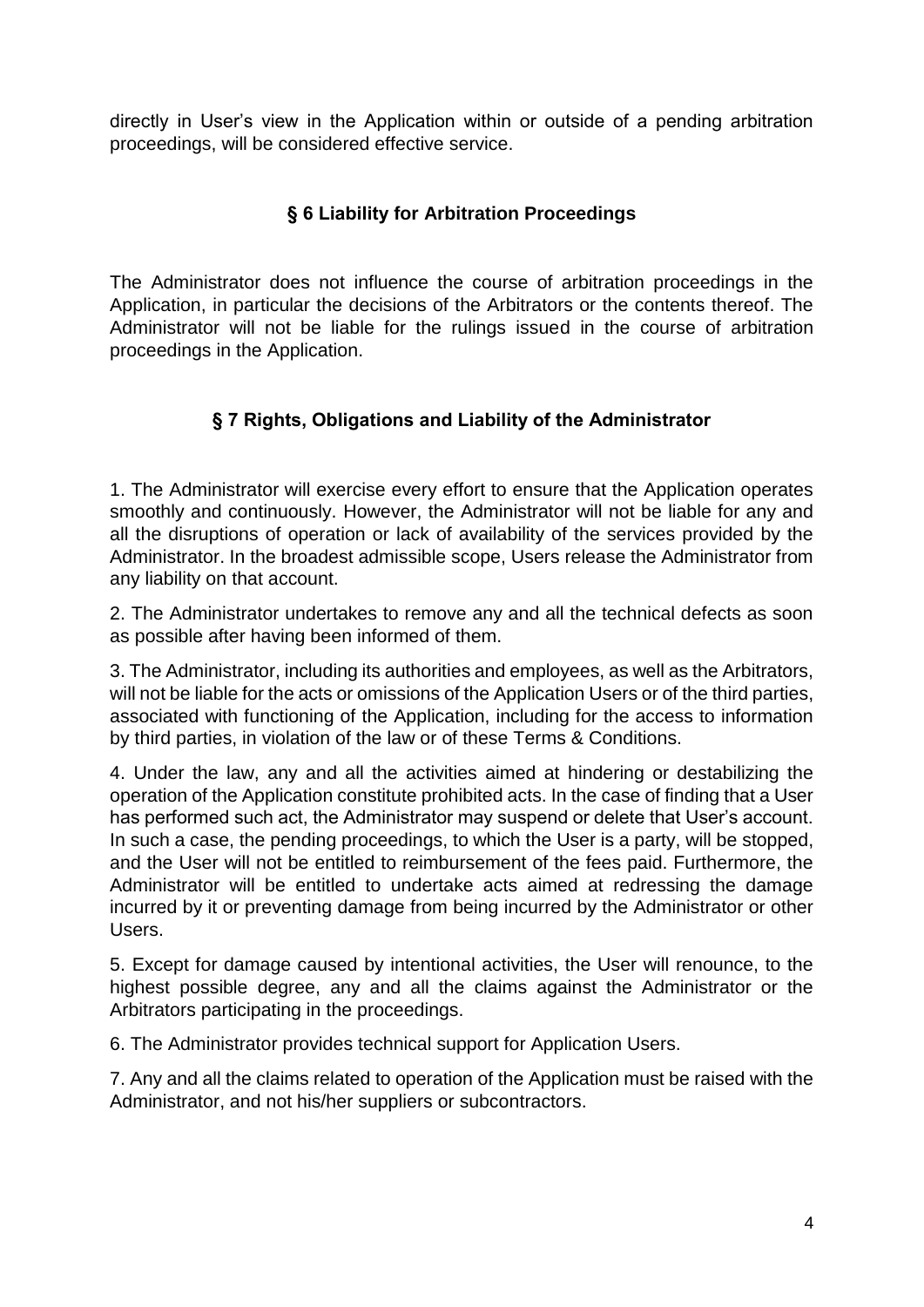#### **§ 8 Obligations of the User**

1. The User is not be entitled to use the accounts of other Users or to allow other persons to use his/her account. Each activity performed using User's account in the Application is considered User's activity.

2. The User is obliged to log out of the Application immediately after ending using it.

3. Whenever the data, used for User registration, changes, the User is obliged to immediately report that change to the Administrator for the purpose of updating his/her data in the Application. If the User fails to follow that obligation, he/she will be liable for the resulting damage. The Administrator has the right to update User's data on his/her own initiative, if such change has been registered in public registers.

#### **§ 9 Fees**

The list of fees, their amounts, available methods and currencies of payments, and rules of fee reimbursement, are specified in Appendix No. 1 hereto – Fee Regulations.

#### **§ 10 Personal Data and Privacy Policy**

1. The Administrator processes the personal data of the Users and other persons in accordance with the law, in particular with regulation 2016/679 (EU) of the European Parliament and of the Council of 27 April 2016 on the protection of natural persons with regard to the processing of personal data and on the free movement of such data (Official Journal of the European Union L No. 119.1 of 4 May 2016), applied from 25 May 2018, and under the Privacy Policy of Online Arbitration S.A. attached as Appendix No. 2 hereto.

2. The Administrator uses cookies, which means that, when using Administrator's website or the Application, small files (cookies) may be recorded and uploaded to User's device, containing the information necessary for the proper operation of the website and of the Application. Cookies may also be used for other purposes, including statistical ones. Detailed information on the manner of using cookies are specified in the Cookies Policy of Online Arbitration S.A. attached as Appendix No. 3 hereto.

#### **§ 11 Technical Requirements**

1. The User may use the Application after meeting the following minimum technical requirements:

a) possessing an electronic device, in particular such as a computer, a phone or another mobile device, with broadband Internet access and with an operating system